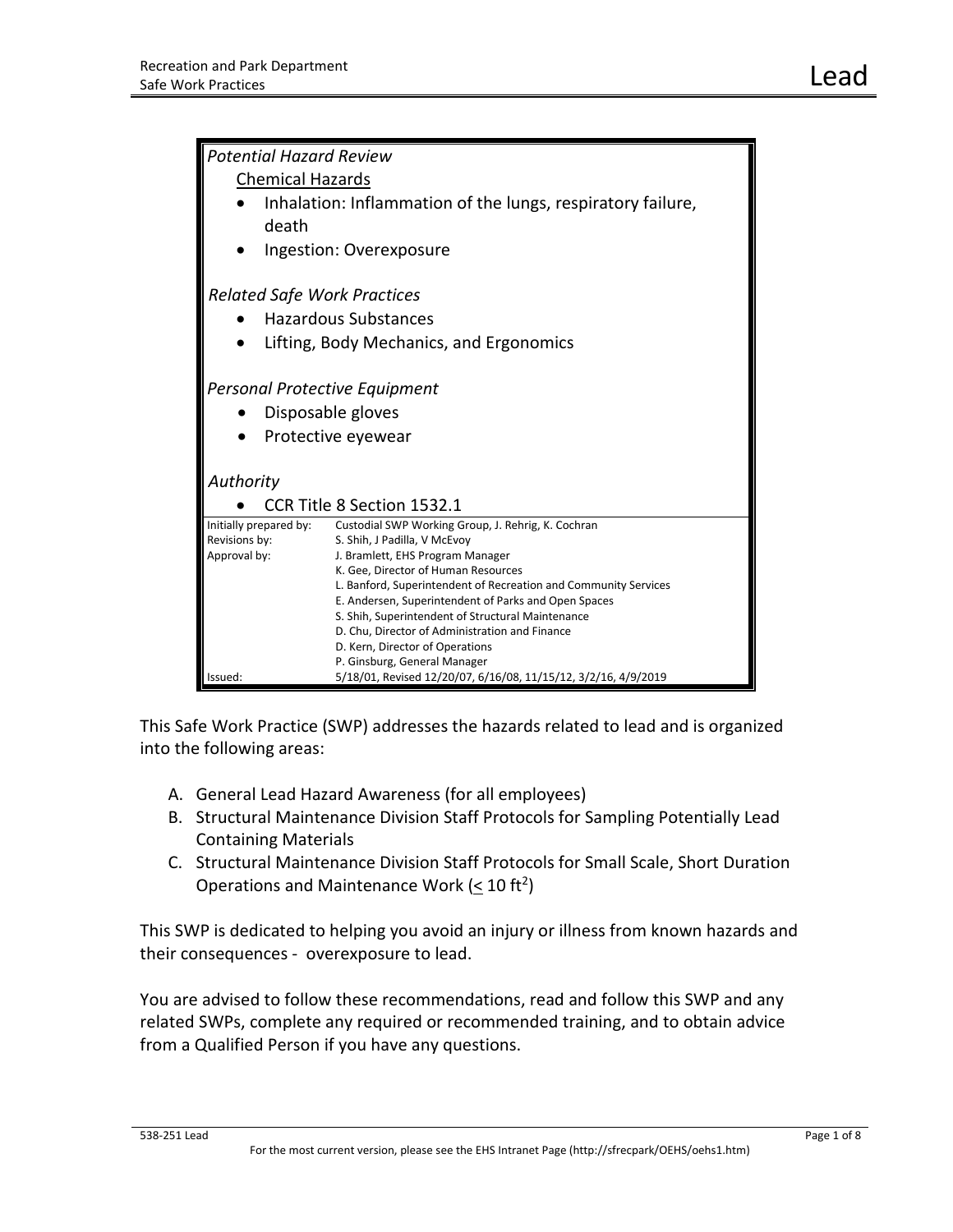A Qualified Person is a person designated by the employer; and by reason of training, experience, or instruction who has demonstrated the ability to perform safely all assigned duties; and, when required is properly licensed in accordance with federal, state, or local laws and regulations.

All tasks for Sections B and C require that you:

- Use equipment in accordance with the guidelines set forth by the manufacturer. This includes following all signs and labels and reviewing any manufacturer's operating manuals. If the instructions provided in the operating manual conflict with this SWP, then follow the instructions in the manual. The manufacturer's instructions prevail over this SWP.
- Review the safety data sheets (SDSs) for each product to be used.
- Have completed training on:
	- o This SWP, those SWPs listed above as related. Training on SWPs must be completed before performing the work. It is also recommended that you complete refresher training on SWPs every two years.
	- o Initial and refresher training as needed for Lead Sampling Technician if you are SMD staff taking samples of building materials for the determination of lead content.
	- o Initial and refresher training as needed for Small Scale, Short Duration Operations and Maintenance Work ( $<$  10 ft<sup>2</sup>) for SMD staff that will performing work involving disturbance of lead or presumed lead containing materials.
- Other requirements include completion and documentation of:
	- o A baseline blood lead medical exam. Workers who are or may be exposed at or above the action level for more than 30 days in any consecutive 12 months shall be enrolled in a medical surveillance program. The program is supervised by a board-certified physician with the Zuckerberg San Francisco General Hospital, Occupational Health Service Clinic.
	- o A respirator qualification exam and fit test/training (within the past year).

## **A. GENERAL LEAD HAZARD AWARENESS**

- 1. Where does lead dust come from?
	- a. Gradual deterioration of surfaces coated with lead paints or other lead coatings, such as varnish.
	- b. Maintenance and renovation activities that disturb lead paint and coatings.
	- c. Disintegrating paint chips from peeling painted surfaces.
	- d. Lead dust collects on horizontal surfaces such as window sills, trim and baseboard, and the perimeters of floors.
- 2. How can people get lead in their bodies?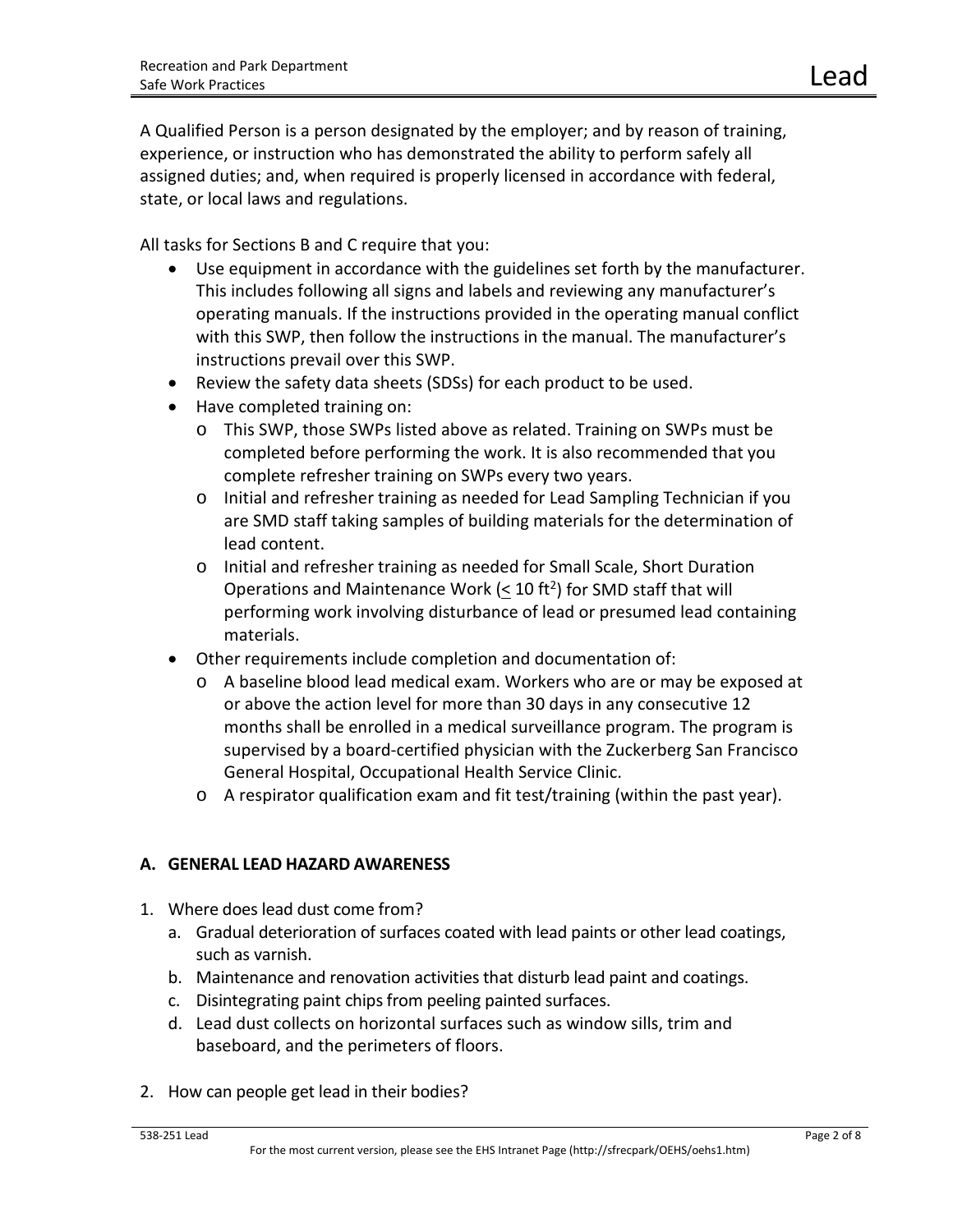- a. Putting hands or other objects covered with lead dust in their mouths.
- b. Eating paint chips or soils that contain lead.
- c. Breathing lead dust (especially during renovations that disturb painted surfaces).
- d. Drinking water containing lead.
- 3. Why is lead potentially more dangerous to children than adults?
	- a. Babies and young children often put their hands or other objects in their mouths. These objects can have lead dust on them.
	- b. Children's brains and nervous systems are more sensitive to the damaging effects of lead.
	- c. Lead effects in children can include: damage to the brain and nervous system, behavior and learning problems (such as hyperactivity), slowed growth, hearing problems, and headaches.
- 4. How can lead be harmful to adults?
	- a. Difficulties during pregnancy,
	- b. Other reproductive problems (in both men and women),
	- c. High blood pressure,
	- d. Digestive problems,
	- e. Nerve disorders,
	- f. Memory and concentration problems, and
	- g. Muscle and joint pain.
- 5. How do I know if dust or debris contains lead?
	- a. At RPD, all painted or coated surfaces are assumed to contain lead, unless appropriate and sufficient sampling and laboratory analysis prove otherwise. Therefore, following proper procedures is expected for *any and all work* that may involve *potential or assumed* lead-containing materials or surfaces.
	- b. To find out what is known about a particular facility, visit the EHS Intranet site (sfrecpark/OEHS/oehs1.htm) and click on *Facilities*. From there, you may look by facility for those sites which may have been tested for lead. If the site is not on the website, then you must assume it contains lead until proven otherwise.
- 6. What is being done at Recreation and Park?
	- a. Lead hazard surveys are conducted to pro-actively identify lead hazards and abatement needs at our facilities. These are on-going.
	- b. Construction, Maintenance and Capital Projects have responsibility for ensuring that any of their own projects also are done in a manner which is compliant with regulatory and department requirements (see Construction, Maintenance and Capital Projects under the Facilities tab on the EHS Intranet site for those requirements).
	- c. In the case of partial repair, remodel or renovation of a facility, lead hazard survey and abatement work may be limited to the materials being disturbed or surfaces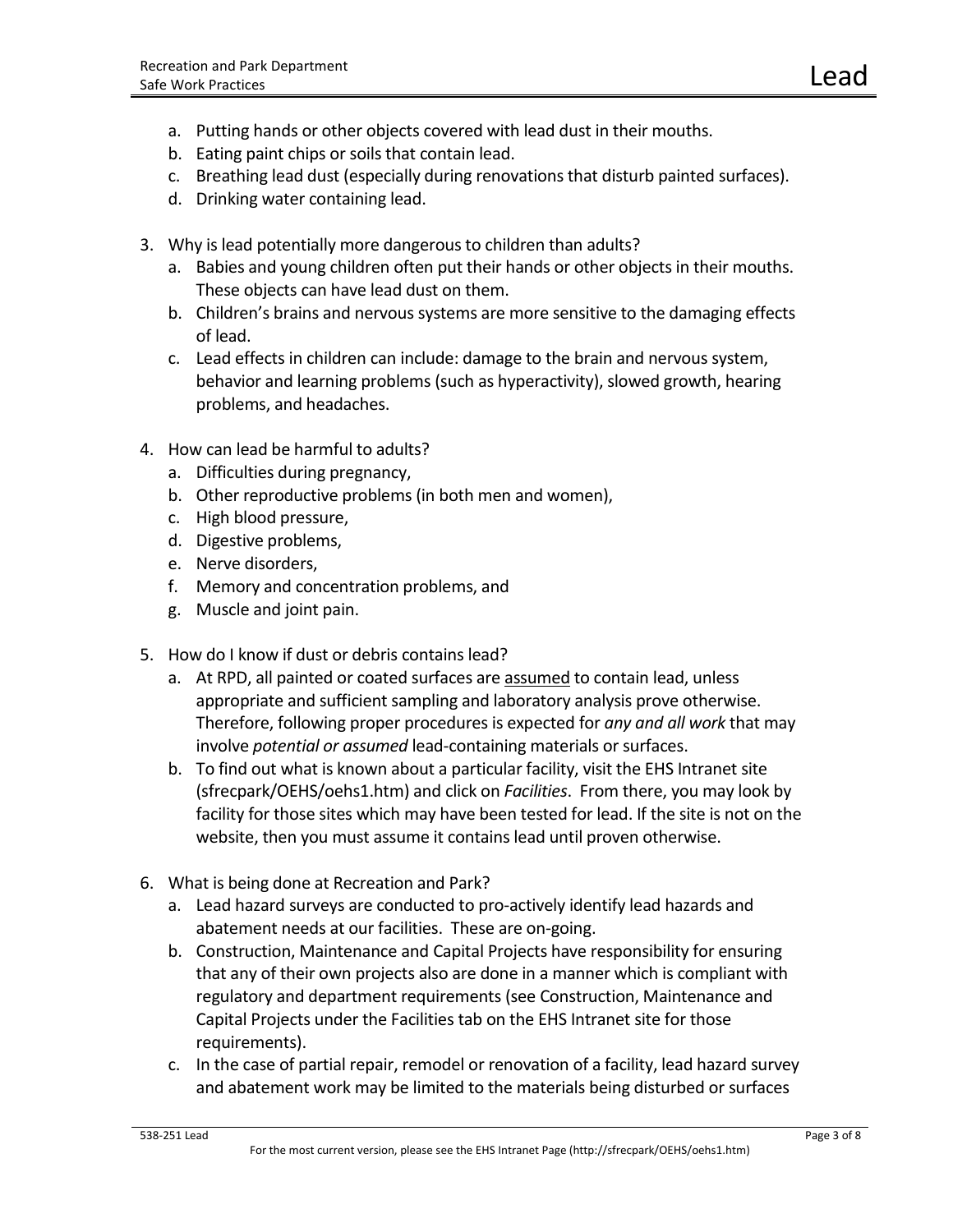contaminated by abatement of those materials so that the project is not unreasonably burdened. Where reasonable, the project will incorporate lead hazard surveys to ensure the proactive identification of lead hazards in Recreation and Park facilities.

- d. Special training and certification, as well as specialized work practices are required to perform the following high and low hazard lead tasks on painted or coated surfaces:
	- i. Mechanical grinding, sanding, or chipping,
	- ii. Manual scraping, sanding, chipping, or planning,
	- iii. Chemical stripping,
- iv. Incidental drilling or cutting,
- v. Demolition or removal of materials with intact painted or coated surfaces,
- vi. The use of a torch, flame or heat gun,
- vii. Open abrasive or high pressure water blasting,
- viii. Dry machine sanding (without High Efficiency Particulate Air (HEPA) equipment),
- ix. Dry sweeping or scraping,
- x. The use of wet methods, in general, near electrical circuits.

## **B. STRUCTURAL MAINTENANCE DIVISION STAFF PROTOCOLS FOR SAMPLING POTENTIALLY LEAD CONTAINING MATERIALS**

- 7. Paint can be defined as follows:
	- a. If the amount of lead is equal to or exceeds one milligram per square centimeter (1.0 mg/cm2) or more than 5,000 parts per million (ppm), then it is considered **lead-based paint**.
	- b. If the amount of lead is less than 1.0 mg/cm2 or 5,000 ppm, then it is considered **lead containing paint**.
- 8. Unless presumed to be lead based paint, all coated surfaces must be tested for lead prior to disturbance.
	- a. Check for prior sample results in reports on the EHS Intrane[t site](http://sfrecpark/?page_id=217) (or go to sfrecpark; Health and Safety; Facilities; Hazardous Materials Reports)
	- b. Samples can be collected by DPW/SAR; contact EHS for further assistance with this.
	- c. Sample can be collected by RPD personnel who are certified lead sampling technicians (and are current with related refresher training, follow this SWP and have valid training and credentials on file with EHS
- 9. To collect bulk samples, assemble some or all of the following items as needed:
	- a. Rigid walled sampling containers (e.g. screw-top plastic centrifuge tube)
	- b. Disposable gloves
	- c. Plastic sheeting
	- d. Knife/chisel/cutter/borer/drill or other sampling tools
	- e. Wipe cloths for cleaning purposes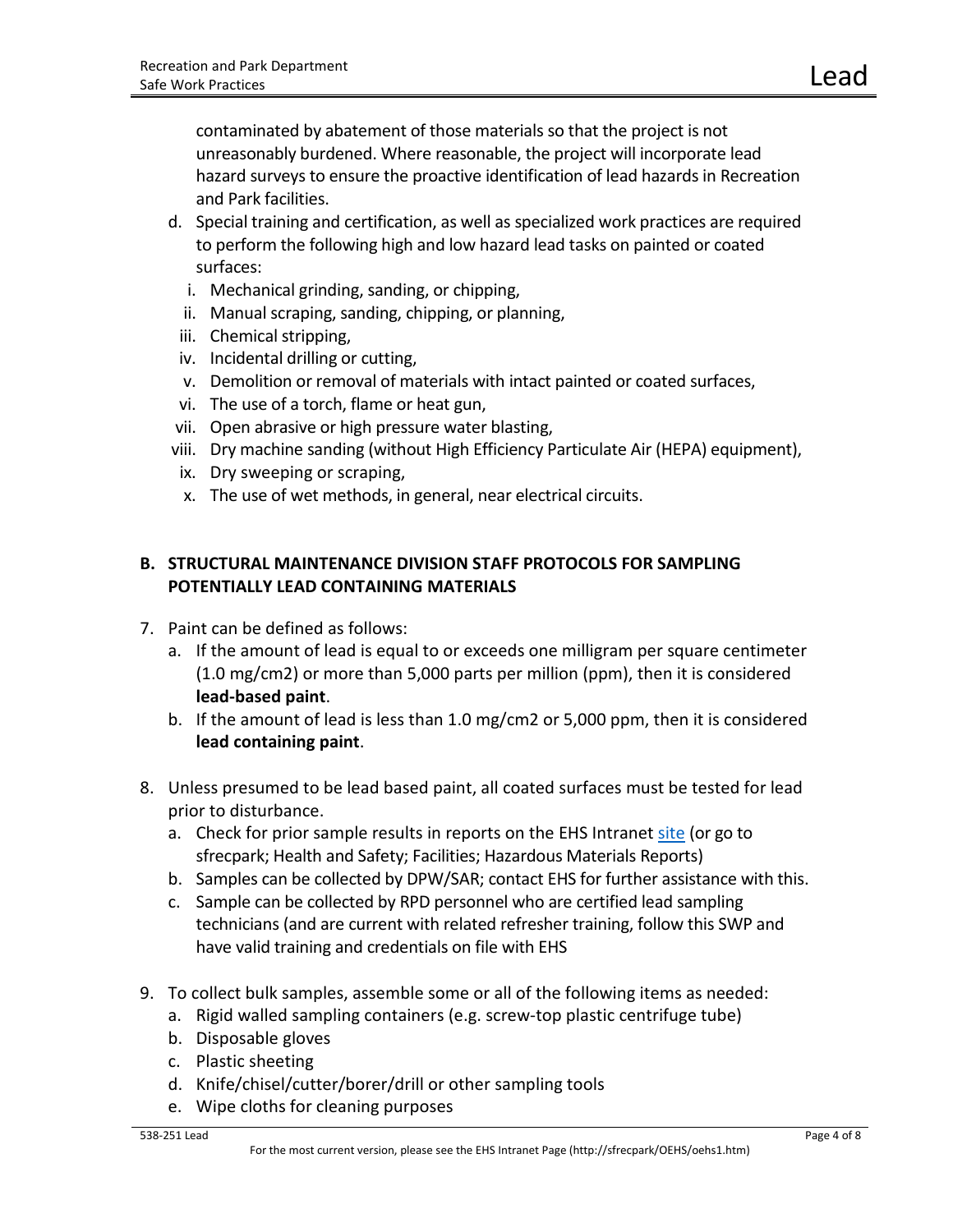- f. Spackling material
- g. Template
- h. Ruler
- i. Pen and labels
- j. White paper for making paper funnels (paint chip collection trays)
- k. Flashlight
- l. Masking or duct tape
- m. Trash bags

10. To collect a paint chip sample:

- a. Put on a pair of disposable gloves. A new pair is needed for each sample you collect.
- b. Place a clean piece of plastic sheeting under the area where the sample will be collected.
- c. Mark the collection area either using a template or freehand. A paint chip sample should be no more than 2-4 square inches in size.
- d. Set up a paint chip sample collection tray using white paper and tape.
- e. Remove the paint using a heat gun, cold-scraping or coring. Try to collect all layers of paint, but not the substrate.
- f. Transfer the collected sample to the collection container.
- g. Label the container with a unique sample number.
- h. Remove and dispose of gloves.
- i. Measure and record the dimensions of the sample surface area on the sampling form (will provide a link once completed).
- j. Clean up the area with a wet wipe, then patch or repaint the area as needed.
- 11. To collect a soil sample:
	- a. Put on a pair of disposable gloves. A new pair is needed for each sample you collect.
	- b. Collect each portion of the composite sample using the selected tool (core sampling, scoop sampling with container or scoop sampling with a spoon).
	- c. Collect 3-10 subsamples.
	- d. Don't avoid paint chips if you see them, but don't make a special effort to include them. Do avoid twigs, stones or other yard debris.
	- e. Put rigid container into a plastic bag.
	- f. Remove and dispose of gloves.
	- g. Record sample collection information on the sampling form (will provide link once completed).
- 12. Clean your tools in between each sample collected.
- 13. When all samples have been collected, clean up as needed and wash your hands with soap and water.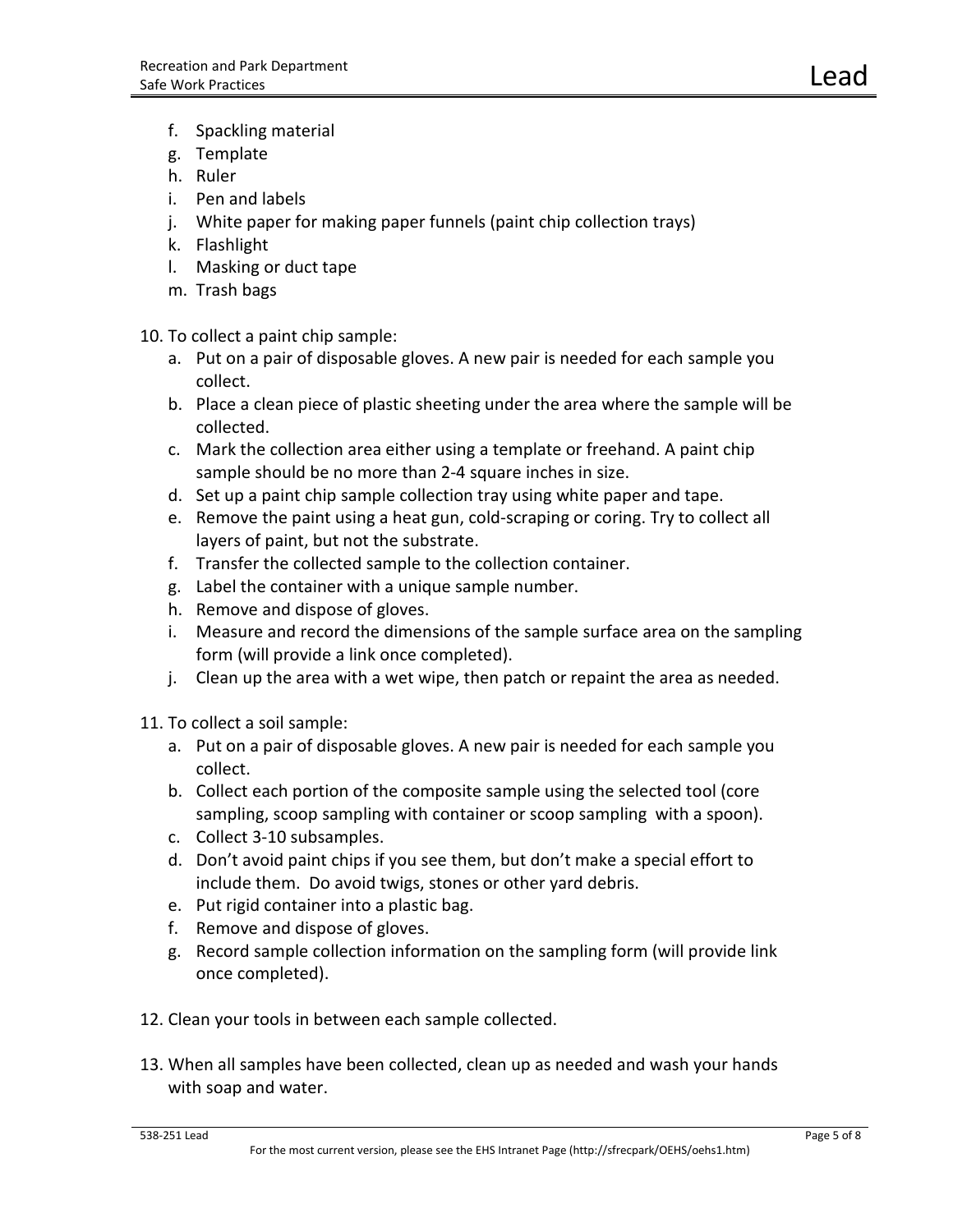- 14. Bulk samples must be submitted to a NLLAP (National Lead Laboratory Accreditation Program) accredited laboratory for analysis using a chain of custody form provided by the laboratory.
- 15. Sample results:
	- a. Hold for data management piece

## **C. STRUCTURAL MAINTENANCE DIVISION STAFF PROTOCOLS FOR SMALL SCALE, SHORT DURATION OPERATIONS AND MAINTENANCE WORK (< 10 FT2)**

- 16. Complete a Lead Compliance Plan (will insert link to online form once finalized).
- 17. Review the scope of work. Only the following may be done (equivalent to Cal OSHA Level 1 Trigger Tasks):
	- a. Spray painting
	- b. Manual demolition
	- c. Manual scraping or sanding
	- d. Use of heat gun
	- e. Power tool cleaning with dust collection system
- 18. Remove any items in the area which may become contaminated by the work.
	- a. Cover items that cannot be moved with 6 mil plastic.
- 19. Pre-clean the area using a combination of wet wiping and HEPA vacuuming.
- 20. Prep the work area:
	- a. Critical barriers will be sealed such as doors, windows or vents, to prevent dust migration during work activities where lead is disturbed.
	- b. The work area will be contained, and a poly drop cloth decontamination area established adjacent to the contained work area.
	- c. The following sign shall be used to keep people out of the work area.



- 21. Don personal protective equipment (PPE).
	- a. Use P100 cartridges with your respirator.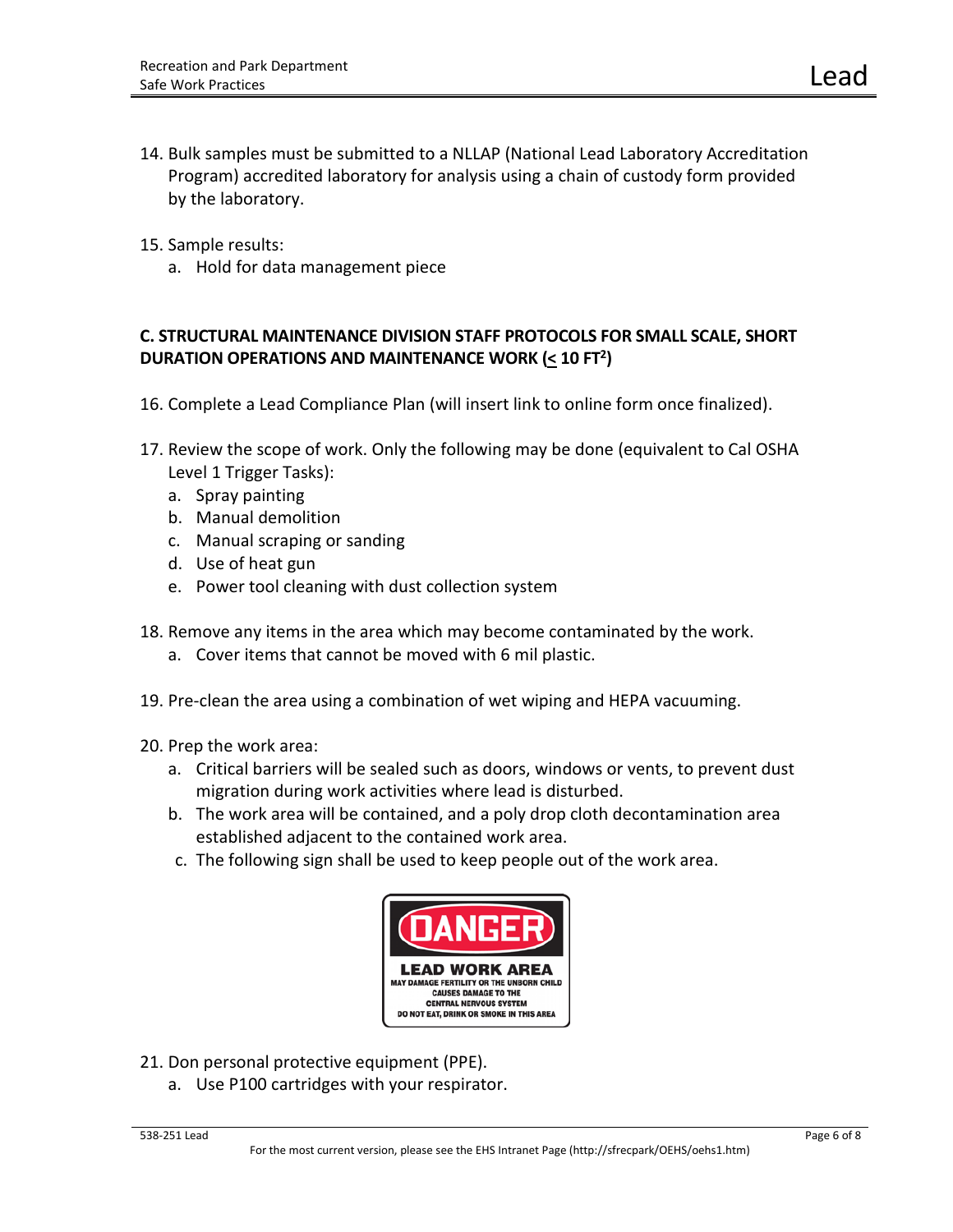- 22. Begin Personal Air Monitoring.
- 23. Mist areas with water before sanding, scraping, drilling, cutting or disturbing paint.
- 24. Score paint before separating components.
- 25. Pry and pull apart components instead of pounding and hammering.
- 26. If manual wet scraping, collect paint chips at the point source.
- 27. Use HEPA-shrouded power tools/tools with vacuum attachments.
- 28. Prohibited practices include:
	- a. Open flame burning or torching
	- b. Sanding, grinding, planning, needle gunning, or blasting with power tools and equipment not equipped with a shroud and HEPA vacuum attachment.
	- c. Using a heat gun at temperatures greater than 1100 degrees Fahrenheit.
- 29. Remove all tools through the decon after wet wiping and HEPA vacuuming surfaces.
- 30. If you HEPA vacuum and wet-wipe the plastic sheeting (containment) you may reuse it, or discard it as regular waste. If cleanup of the plastic is not feasible, remove the plastic sheeting carefully from the site of impact towards the decon. Mist with water, fold dirty side in, tape shut. Dispose of as hazardous waste.
- 31. HEPA vacuum and remove your PPE. Place disposable PPE in a hazardous waste bag. Step into a clean area:
	- a. First remove gloves, then roll suite inside out, then shoe covers. Lastly, wipe down your respirator with wet wipes and remove.
- 32. HEPA vacuum and wipe down the decon. Remove the decon and dispose of it as regular waste.
- 33. HEPA vacuum the adjacent pathways to the work area.
- 34. Perform a final clean up check.
- 35. Gooseneck the waste bag and place on a hazardous waste label (if not pre-labeled). Call DPH for onsite pick up (415-252-3800).
- 36. Turn off the air sampling pump.
- 37. Wash hands and face prior to leaving the job site.
- 38. Prior to removing critical barriers or containment